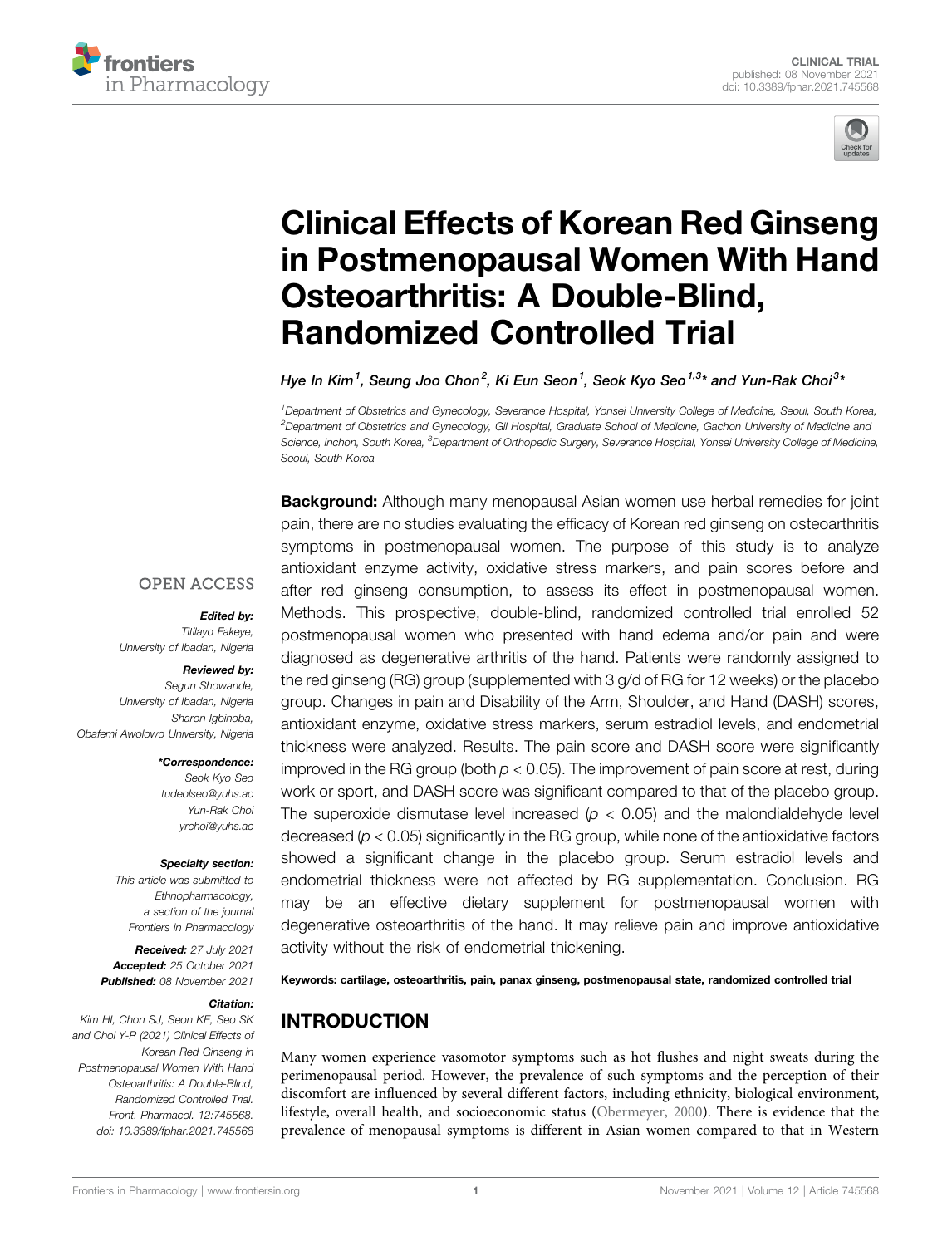women. Asian women suffer less from vasomotor symptoms but more commonly report joint pain [\(Mccarthy, 1994](#page-7-1); [Hilditch](#page-7-2) [et al., 1999](#page-7-2); [Haines et al., 2005\)](#page-7-3).

Some observational studies have reported favorable effects of exogenous estrogen on joint pain [\(Nevitt et al., 1996;](#page-7-4) [Wluka](#page-7-5) [et al., 2001;](#page-7-5) [Szoeke et al., 2006](#page-7-6); [Szoeke et al., 2008\)](#page-7-7). In addition, post hoc analyses of the Women's Health Initiative (WHI) randomized controlled trial (RCT) have also shown that the use of estrogen alone significantly reduced joint pain in postmenopausal women ([Chlebowski et al., 2018](#page-7-8)). Based on such results, hormone therapy may help alleviate joint pain. However, many women use herbal remedies instead of hormone therapy because of concerns about possible adverse effects of long-term hormone therapy.

Ginseng root (Panax ginseng C.A. Meyer) has been widely used in East Asian traditional medicine to improve general health and treat various conditions. Ginsenosides are the major constituent of ginseng root and exhibit a large variety of biological and pharmacological activities. Red ginseng (RG) is manufactured by steaming and drying fresh white ginseng (WG) and contains newly identified ginsenosides, which are believed to have more potent pharmacological activities than those of WG ([Kim et al., 2000\)](#page-7-9). Experimental studies have demonstrated that certain ginsenosides have the potential to be used as therapeutic agents in patients with osteoarthritis (OA) [\(Cheng et al., 2013;](#page-7-10) [So](#page-7-11) [et al., 2013](#page-7-11); [Lee et al., 2014](#page-7-12)). However, no clinical studies have investigated the effects of RG as an alternative therapy for OA symptoms in postmenopausal women.

A previous study has shown that RG did not relieve the vasomotor symptoms but did reduce the Kupperman index and Menopause Rating Scale scores [\(Kim et al., 2012](#page-7-13)). In addition, RG was demonstrated to have antioxidant effects, which may be of some benefit in preventing the destruction of articular cartilage as a result of oxidative stress ([Seo et al., 2014\)](#page-7-14). However, this study did not focus on whether RG can help relieve OA symptoms. This study was conducted to evaluate the effect of RG on joint pain related to OA in postmenopausal women in various circumstances. In addition, we assessed the cartilage markers such as cartilage oligomeric matrix protein (COMP) and C-terminal crosslinked telopeptide type II collagen (CTXII), oxidative stress, and hormone levels before and after RG or placebo consumption.

## MATERIALS AND METHODS

#### Participants

This study recruited participants from among patients who visited the outpatient clinic of orthopedic surgery with the chief complaints of pain and edema of the hand and were diagnosed with degenerative OA by x-ray. All the patients were asked if they were menopaused and only the patients who were confirmed to be menopaused were asked to enroll to the study. Body measurements (height, weight, body mass index (BMI), blood pressure) and lipid profiles were obtained for all the study participants.

Patients with a diagnosis of rheumatoid arthritis, traumatic arthritis, or other orthopedic diseases such as rotator cuff tear, frozen shoulder, trauma, tenosynovitis, or peripheral neuritis were excluded because these diseases could affect the pain and function of the hand. Patients with chronic anti-inflammatory analgesic use for more than 1 month for degenerative arthritis were also excluded.

### Study Design

This study was a single-center, double-blind RCT. After the initial screening visit and examination, all participants were allocated to either the RG or placebo group in a 1:1 ratio using a computergenerated random number sequence by Biostatistics Collaboration Unit (BCU) of Yonsei college of medicine. The random number sequence was kept secret to both investigators and participants until the end of trial to both investigators and participants. The permutation of random numbers generated by the SAS® system's Randomization program. The randomization table was devised and generated before clinical trials through SAS®.

RG and placebo capsules were provided by the Korea Ginseng Corporation (Daejeon, Korea) for the trial. The company packaged the tablets with the label according to the randomization number and supplied them to the testing institution before the trial. For double-blindness, the investigator provided the capsule with unique code consistent with the allocation number of the participants.

The RG group received 1 g of RG three times daily while the placebo group received identically shaped capsules composed of 95.25% cornstarch, 4% ginseng aromatic powder, 0.15% natural dye, and 0.6% caramel dye, to be taken three times a day for 12 weeks. Each RG capsule contained 500 mg of RG.

The ginsenoside composition in the RG was analyzed by highperformance liquid chromatography. 1 g of ginseng dried sample pulverized by 80–100 mesh was weighed in a centrifugation tube. 10 ml 50% MeOH was added and mixed uniformly. It was cooled for 1 h at 80° C and centrifugation (3,000 rpm, 10 min) was performed. The supernatant was taken. This process was repeated. The supernatant was vacuum-concentrated in a 50°C water tank using a rotary evaporator. The concentrate was dissolved in 2 ml of distilled water filtered with a 0.45 μm membrane filter. It was analyzed by a validated method of high-performance liquid chromatography. According to the standard method required by Health Functional Food Acts of South Korea, HPLC analysis was performed with Halo<sup>®</sup> RP-Amide column (4.6  $\times$  150 mm, 2.7 µm, Advanced Materials Technology, Inc., DE, United States) at 50° C [\(Fuzzati, 2004](#page-7-15)). Mobile phase was 0–6 min: 27–28% acetonitrile; 6–10 min: 28%; 10–30 min: 28–34%; 30–33 min: 34–80%; 33–35 min: 27% acetonitrile and gradient eluted. The flow rate was 0.5–0.8 ml/min and the absorbance was measured at the 203 nm wavelength of the UV detector . It was found to contain Rg1 (2.61 mg/g), Rb1 (4.26 mg/g), Rb2 (1.65 mg/g), Rg2s (0.20 mg/ g), Rg3s (0.13 mg/g), Rc (1.80 mg/g), Rd (0.29 mg/g), Re (1.71 mg/g), Rf (0.67 mg/g), and Rh1 (0.11 mg/g).

For the HPLC analysis, reference standard method was used. Regarding the precision of the HPLC, the results and statistical values of the three repeated tests by adjusting the amount of ginsenoside Rg1, Rb1 and Rg3s to 0.25, 0.5, and 0.75 g was presented in [Table 1](#page-2-0). Regarding the accuracy and percentage recovery, we added the saponin fraction corresponding to 100%, 150%, and 200% of the amount of ginsenoside Rg1, Rb1, and Rg3s present in 0.5 g of the sample and the test was repeated 3 times. The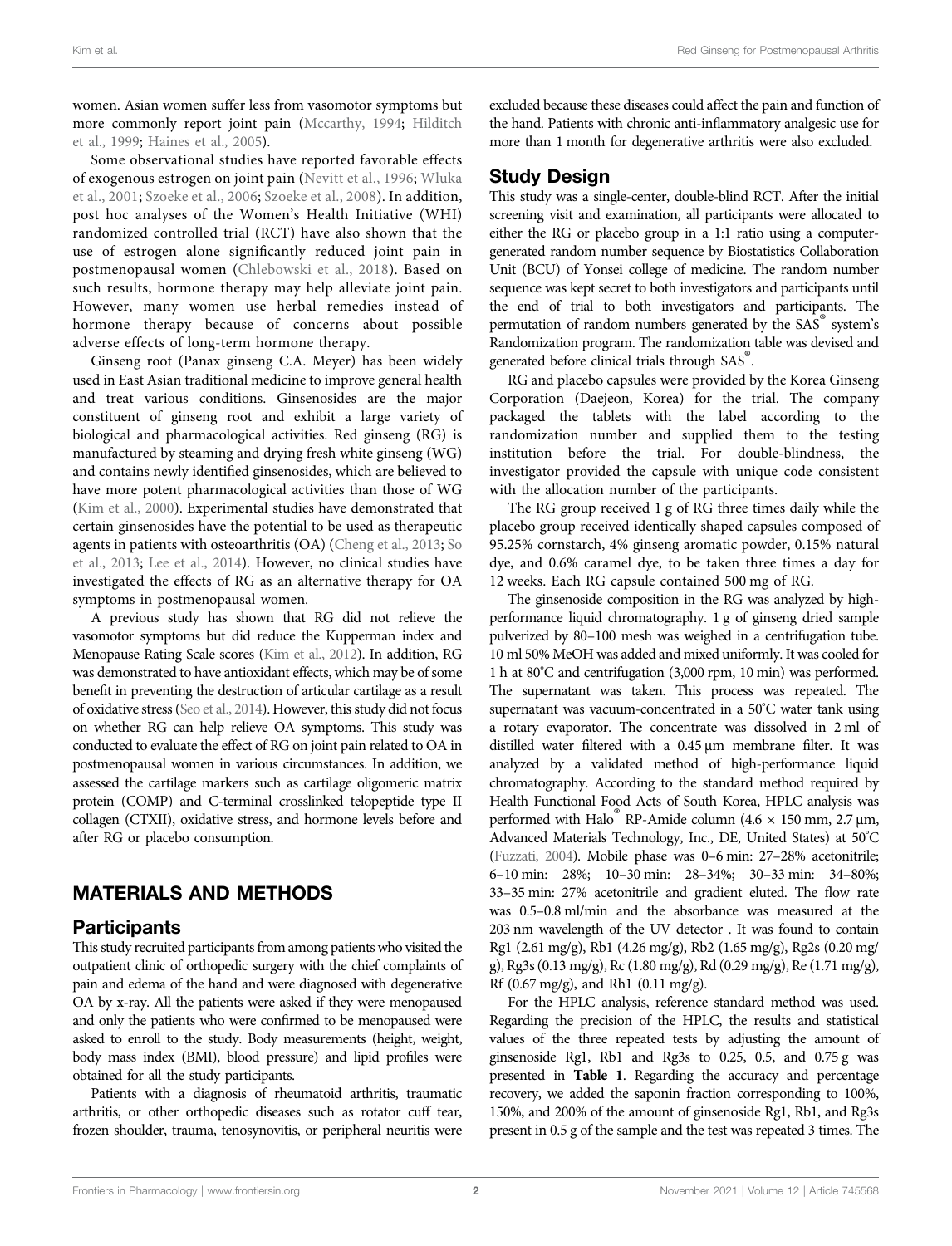#### <span id="page-2-0"></span>TABLE 1 | Precision of HPLC analysis.

|                    | Rg1               |                         | Rb1               |                  | Rg3s              |                  |
|--------------------|-------------------|-------------------------|-------------------|------------------|-------------------|------------------|
|                    | Mean $\pm$ SD     | <b>Precision (%RSD)</b> | Mean $\pm$ SD     | Precision (%RSD) | Mean $\pm$ SD     | Precision (%RSD) |
| Level 1 $(0.25$ g) | $2.808 \pm 0.009$ | 0.33                    | $4.994 \pm 0.020$ | 0.39             | $0.228 \pm 0.004$ | 1.60             |
| Level $2(0.5q)$    | $2.697 \pm 0.073$ | 2.70                    | $4.758 \pm 0.123$ | 4.65             | $0.211 \pm 0.005$ | 2.13             |
| Level $3(0.75)$ g) | $2.654 \pm 0.007$ | 0.25                    | $4.641 \pm 0.012$ | 0.26             | $0.211 \pm 0.003$ | 1.47             |
| Between-level      | $2.720 \pm 0.038$ | .38                     | $4.798 \pm 0.062$ | 1.30             | $0.217 \pm 0.001$ | 0.32             |

SD, standard deviation; SD, standard deviation; RSD, releative standard deviation.

<span id="page-2-1"></span>

| <b>TABLE 2</b>   Accuracy and percentage recoveray of HPLC analysis. |                      |                      |                      |
|----------------------------------------------------------------------|----------------------|----------------------|----------------------|
|                                                                      | 100% (Mean $\pm$ SD) | 150% (Mean $\pm$ SD) | 200% (Mean $\pm$ SD) |
| Rq1                                                                  | $100.0 \pm 0.40$     | $101.9 \pm 0.87$     | $100.8 + 1.03$       |
| R <sub>b</sub> 1                                                     | $99.9 \pm 0.55$      | $101.7 \pm 0.51$     | $101.0 + 1.40$       |
| Rg3s                                                                 | $91.8 + 1.36$        | $95.4 + 0.82$        | $97.5 + 1.96$        |

SD, standard deviation; SD, standard deviation.

<span id="page-2-2"></span>

| <b>TABLE 3</b>   LLOD and LLOQ of HPLC analysis. |                  |                  |  |
|--------------------------------------------------|------------------|------------------|--|
| <b>Components</b>                                | $LLOD(\mu q/mL)$ | $LLOQ(\mu g/mL)$ |  |
| Rg1                                              | 174              | 5.8              |  |
| Rb1                                              | 0.89             | 2.87             |  |
| Rg3s                                             | 0.34             | 1.12             |  |

LLOD, lower limits of detection; LLOQ, lower limits of quantification.

statistical values and recovery rates was presented in [Table 2](#page-2-1). The lower limits of detection (LLOD) and lower limits of quantification (LLOQ) of Rg1, Rb1 and Rg3s was presented in [Table 3](#page-2-2). All the other information about the HPLC analysis was presented in [Supplementary Material](#page-6-0).

#### Measurements

The pain score was obtained via self-report questionnaire. The participants were asked to score the pain in certain circumstances according to Visual Analog Scale (VAS) at the baseline (week 0) and final (week 12) visits. The Disabilities of the Arm, Shoulder and Hand (DASH) score was also assessed by a self-reported questionnaire [\(Hudak et al., 1996;](#page-7-16) [Williams, 2013\)](#page-7-17). The questionnaire consists of 30 items among which 21 questions evaluate the difficulty of a specific task, 5 questions evaluate symptoms, and 4 questions evaluate social function, work function, sleep, and confidence. The DASH score range is from 0 to 100, and the higher the score, the higher the upper limb disability. Anthropometric measurements were obtained, and blood was drawn for laboratory testing at the baseline (week 0) and final (week 12) visits. Body weight and height were measured with the participants in light indoor clothing with InBody analyzer (Inbody Co., Ltd., Seoul, South Korea) that also calculated BMI as the weight divided by the height squared (kg/ m2). Blood pressure was measured with the participant in the sitting position, after 5 min of rest, using an automated device (TM2665P; A&D Co., Ltd., Tokyo, Japan). Blood samples were collected in sterile tubes from an antecubital vein and were

centrifuged at 300 g for 10 min. The serum samples were stored at -80.1°C until analysis.

Enzyme-linked immunosorbent assays were performed using various commercial kits. Serum superoxide dismutase (SOD) (Cayman Chemical Company, Ann Arbor, MI, United States) was measured to assess antioxidative enzyme activity. Malondialdehyde (MDA) was measured as an oxidative stress marker (Cell Biolabs Inc., San Diego, CA, United States). COMP (Kamiya biomedical company, Tukwila, WA, United States) and urinary CTXII (UCSN Life Sciences, Inc., Wuhan, China) were also measured.

### Statistical Analysis

Data were analyzed by intention-to-treat analysis and expressed as mean ± SD. Primary validation variables included those related to pain and function: the pain score in VAS and the DASH score. The secondary validation variables were cartilage damage index, antioxidant enzyme activity, and oxidative stress markers. A paired t-test was used to compare the mean changes from baseline to 12 weeks within each group, and a Two sample t-test was used to compare the RG and placebo groups. Statistical analyses were performed using Statistical Package for the Social Sciences (SPSS) 15.0 software (SPSS Inc., Chicago, IL, United States). p-values ≤0.05 were considered statistically significant.

## Ethical Approval

This study was approved by the institutional review board of Severance Hospital (IRB No. 4-2013-0713) and performed in accordance with the principles of the Declaration of Helsinki. Written informed consent was obtained from all participants.

This trial has been registered with the Clinical Research Information Service [CRIS, [\(http://cris.nih.go.kr](http://cris.nih.go.kr))], Republic of Korea (KCT0006326).

## RESULTS

A total of 52 participants were enrolled, with 26 participants randomly assigned to each study group ([Figure 1](#page-3-0)). There were three participants in the RG group and six in the placebo group who dropped out of the study and failed to attend the follow-up session. [Table 4](#page-3-1) shows the baseline characteristics of the participants. There was no significant difference between the two groups in their age, height, weight, BMI, systolic and diastolic blood pressure, pain scores at rest, daily activities, physical activity at work or sports, baseline DASH scores, and the laboratory variables such as SOD and MDA.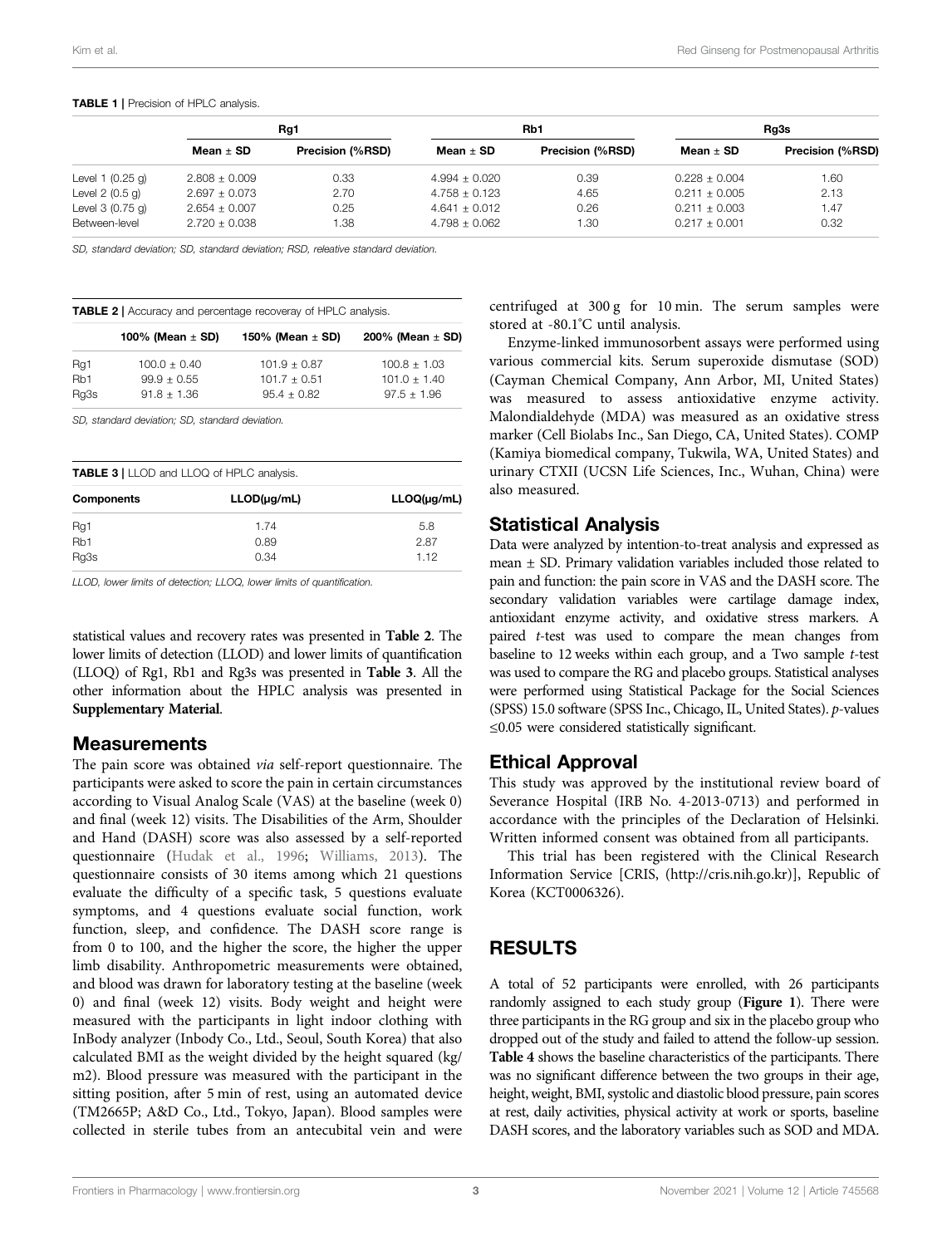

<span id="page-3-1"></span><span id="page-3-0"></span>

| TABLE 4   Baseline demographic and clinical characteristics of participating postmenopausal women. |  |
|----------------------------------------------------------------------------------------------------|--|
|----------------------------------------------------------------------------------------------------|--|

| <b>Variables</b>                | $RG$ group $(N = 23)$ | Placebo group ( $N = 20$ ) | p-value |
|---------------------------------|-----------------------|----------------------------|---------|
| Age (y)                         | $60.17 \pm 9.49$      | $60.55 \pm 7.86$           | 0.889   |
| Height (cm)                     | $154.90 \pm 4.30$     | $156.13 \pm 5.14$          | 0.466   |
| Weight (kg)                     | $56.64 \pm 7.90$      | $58.47 \pm 6.17$           | 0.477   |
| BMI ( $kg/m2$ )                 | $23.58 \pm 2.98$      | $23.99 \pm 2.47$           | 0.675   |
| Systolic blood pressure (mmHg)  | $127.29 \pm 11.63$    | 125.53 ± 7.72              | 0.623   |
| Diastolic blood pressure (mmHg) | $77.17 \pm 8.15$      | $74.93 \pm 8.37$           | 0.449   |
| Pain score at rest              | $2.52 \pm 1.24$       | $3.30 \pm 1.59$            | 0.208   |
| Pain score at daily activities  | $4.70 \pm 1.64$       | $4.85 \pm 1.57$            | 0.754   |
| Pain score at work or sports    | $6.00 \pm 1.62$       | $6.20 \pm 2.07$            | 0.794   |
| DASH score                      | $38.34 \pm 15.58$     | $36.47 \pm 17.74$          | 0.715   |
| SOD (U/mL)                      | $266.11 \pm 35.60$    | $280.11 \pm 42.01$         | 0.243   |
| MDA (nmol/mq)                   | $235.89 \pm 46.25$    | $204.89 \pm 41.81$         | 0.421   |
| Estradiol (pg/ml)               | $11.17 \pm 5.63$      | $11.16 \pm 5.50$           | 0.991   |
| Endometrial thickness (mm)      | $0.30 \pm 0.09$       | $0.28 \pm 0.09$            | 0.618   |

RG, red ginseng; BMI, body mass index; DASH, disabilities of arm, Shoulder and Hand; SOD, superoxide dismutase; MDA, malondialdehyde.

[Table 5](#page-4-0) shows the pain scores in various circumstances and DASH scores for both groups at baseline and after 12 weeks of treatment. The pain score at rest for the RG group decreased

significantly after treatment ( $p < 0.05$ ), and the improvement was statistically significant compared to that of the placebo group  $(p < 0.05)$ . The pain score at various circumstance were all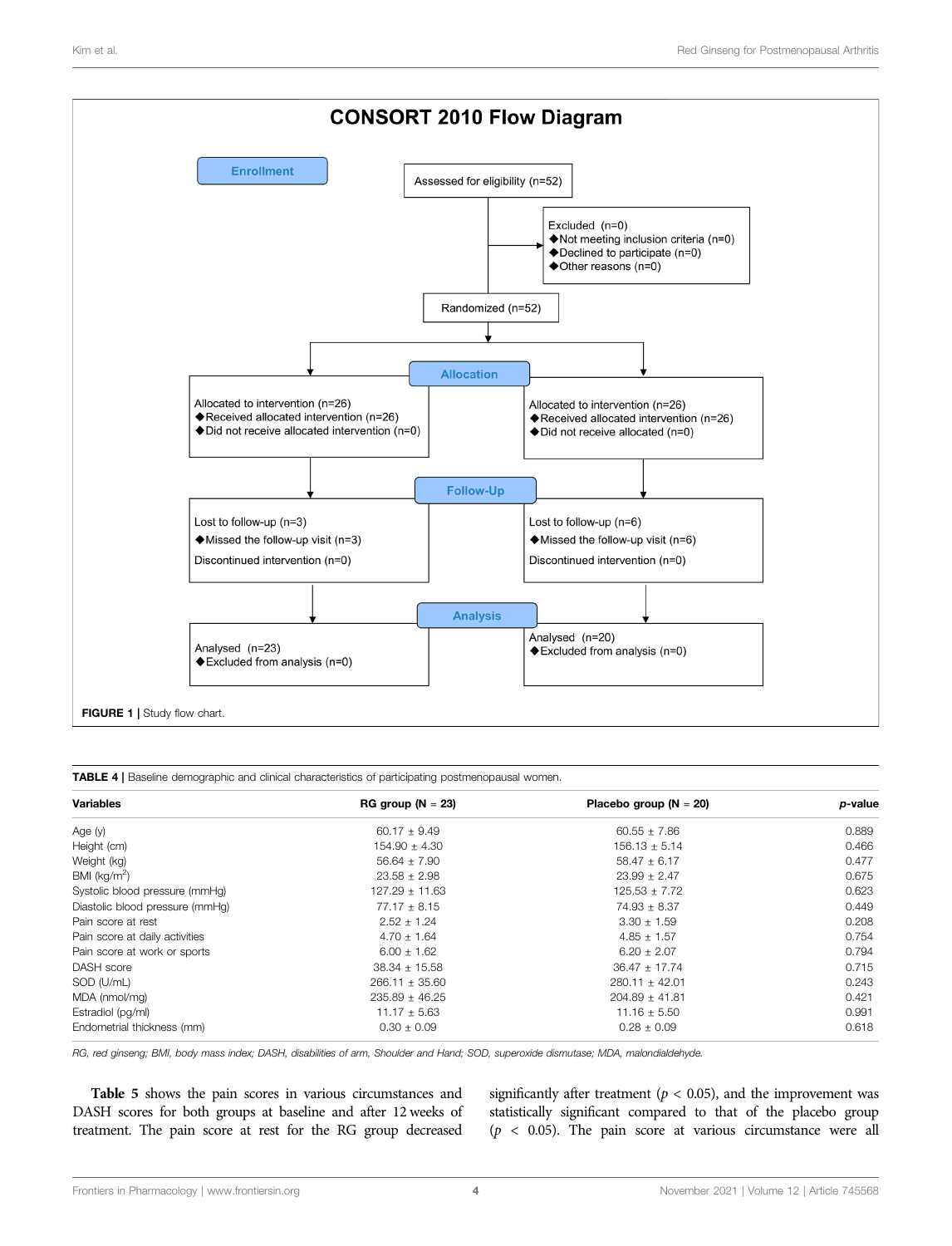#### <span id="page-4-0"></span>TABLE 5 | Pain score and disability of the arm, shoulder, and hand (DASH) scores at baseline and week 12.

|                                | $RG$ group $(N = 23)$            | Placebo<br>group ( $N = 20$ )   | p-value <sup>a</sup> |
|--------------------------------|----------------------------------|---------------------------------|----------------------|
| Pain score at rest             | Baseline: 2.52 + 1.24            | Baseline: $3.30 \pm 1.59$       | 0.040                |
|                                | Week 12: $1.04 \pm 0.88$         | Week 12: $2.50 \pm 1.57$        |                      |
|                                | $p$ -value <sup>b</sup> : <0.001 | $p$ -value <sup>b</sup> : 0.006 |                      |
| Pain score at daily activities | Baseline: $4.70 \pm 1.64$        | Baseline: $4.85 \pm 1.57$       | 0.486                |
|                                | Week 12: $4.30 \pm 1.10$         | Week $12: 3.75 + 2.02$          |                      |
|                                | $p$ -value <sup>b</sup> : <0.001 | $p$ -value <sup>b</sup> : 0.012 |                      |
| Pain score at work or sports   | Baseline: $6.00 \pm 1.62$        | Baseline: 6.20 + 2.07           | 0.023                |
|                                | Week 12: 3.87 + 1.89             | Week 12: $5.15 \pm 2.13$        |                      |
|                                | $p$ -value <sup>b</sup> : <0.001 | $p$ -value <sup>b</sup> : 0.006 |                      |
| DASH score                     | Baseline: 38.34 ± 15.58          | Baseline: 36.47 ± 17.74         | 0.021                |
|                                | Week 12: 20.87 + 12.56           | Week 12: $30.33 \pm 17.69$      |                      |
|                                | $p$ -value <sup>b</sup> : <0.001 | $p$ -value <sup>b</sup> : 0.139 |                      |

RG, red ginseng; DASH, disabilities of arm, shoulder and hand.

<sup>b</sup>Paired t-test comparison between means at baseline and at week 12 within groups.

<sup>a</sup>Comparison of supplementation effects by comparing the change from baseline to week 12 between groups by two-sample t-test.

TABLE 6 | Antioxidant enzyme activity and oxidative stress markers at baseline and week 12.

|               | $RG$ group $(N = 23)$           | Placebo                         | p-value <sup>a</sup> |
|---------------|---------------------------------|---------------------------------|----------------------|
|               |                                 | group ( $N = 20$ )              |                      |
| SOD (U/mL)    | Baseline: $266.11 \pm 35.60$    | Baseline: 280.11 ± 42.01        | 0.190                |
|               | Week 12: $312.10 \pm 51.40$     | Week 12: 301.95 $\pm$ 38.04     |                      |
|               | $p$ -value <sup>b</sup> : 0.002 | $p$ -value <sup>b</sup> : 0.095 |                      |
| oxLDL (U/L)   | Baseline: $31.54 \pm 14.58$     | Baseline: $33.03 \pm 17.54$     | 0.431                |
|               | Week 12: $33.07 \pm 0.10$       | Week 12: $36.31 \pm 18.99$      |                      |
|               | $p$ -value <sup>b</sup> : 0.458 | $p$ -value <sup>b</sup> : 0.285 |                      |
| MDA (nmol/mq) | Baseline: $215.89 \pm 46.25$    | Baseline: $204.89 \pm 41.82$    | 0.322                |
|               | Week $12: 182.08 + 50.51$       | Week $12: 190.65 + 50.20$       |                      |
|               | $p$ -value <sup>b</sup> : 0.018 | $p$ -value <sup>b</sup> : 0.333 |                      |

RG, red ginseng; SOD, superoxide dismutase; oxLDL, oxidized low-density lipoprotein; MDA, malondialdehyde.

<sup>b</sup>Paired t-test comparison between means at baseline and at week 12 by group.

<sup>a</sup>Comparison of supplementation effects between two groups by two-sample t-test.

significantly improved in RG group after 12 weeks of red ginseng consumption ( $p < 0.05$ ). Even though the pain score at rest, during daily activity and during work or sport was also improved in placebo group ( $p < 0.05$ ), the change from baseline to week 12 were significantly different between RG group and placebo group in all variables except for the pain score during daily activity ( $p < 0.05$  and  $p = 0.49$ , respectively). After RG supplementation, the DASH score decreased by approximately 26% in the RG group ( $p < 0.05$ ), but this change was not statistically significant compared with that of the placebo group ( $p = 0.37$ ).

[Table 6](#page-4-0) shows the change in antioxidant enzyme activity and oxidative stress markers before and after the 12 weeks of treatment. After 12 weeks of treatment, the SOD level increased, and the MDA level decreased significantly in the RG group (both  $p < 0.05$ ), while these levels did not change significantly in the placebo group ( $p =$  $0.09, p = 0.33$ , respectively). However, the changes in SOD and MDA levels were not significantly different between the two groups ( $p =$ 0.19,  $p = 0.32$ , respectively). The oxidized low-density lipoprotein (oxLDL) level did not change in either group after 12 weeks of treatment ( $p = 0.46$ , RG group;  $p = 0.29$ , placebo group).

[Table 7](#page-5-0) shows the changes in estradiol level and endometrial thickness after the treatment. In both groups, the estradiol level did

not change after treatment ( $p = 0.63$ , RG group;  $p = 0.28$ , placebors group). Moreover, the endometrial thickness, which has been well documented to be affected by hormone levels, did not increase in either group ( $p = 0.71$ , RG group;  $p = 0.43$ , placebo group).

[Figure 2](#page-5-1) shows the change in COMP serum level in each group after 12 weeks of treatment. COMP is well accepted as a diagnostic as well as prognostic indicator of OA [\(Tseng et al., 2009](#page-7-18)). After 12 weeks of treatment, the COMP level of the RG group decreased, but the change was not statistically significant ( $p = 0.06$ ). However, the COMP level in the placebo group increased without statistical significance ( $p = 0.11$ ), and the change after 12 weeks was significantly different between the two groups  $(p = 0.01)$ . [Figure 3](#page-5-2)<br>presents the CTXII levels of the two groups after 12 weeks of presents the CTXII levels of the two groups after 12 weeks of treatment. CTXII is another marker of cartilage degradation. The change in both groups was not statistically significant after treatment  $(p = 0.82, \text{ RG group}; p = 0.86, \text{placebo group}).$ 

## **DISCUSSION**

This study evaluated the effect of RG supplementation on OA pain, cartilage markers, oxidative stress, and hormone levels in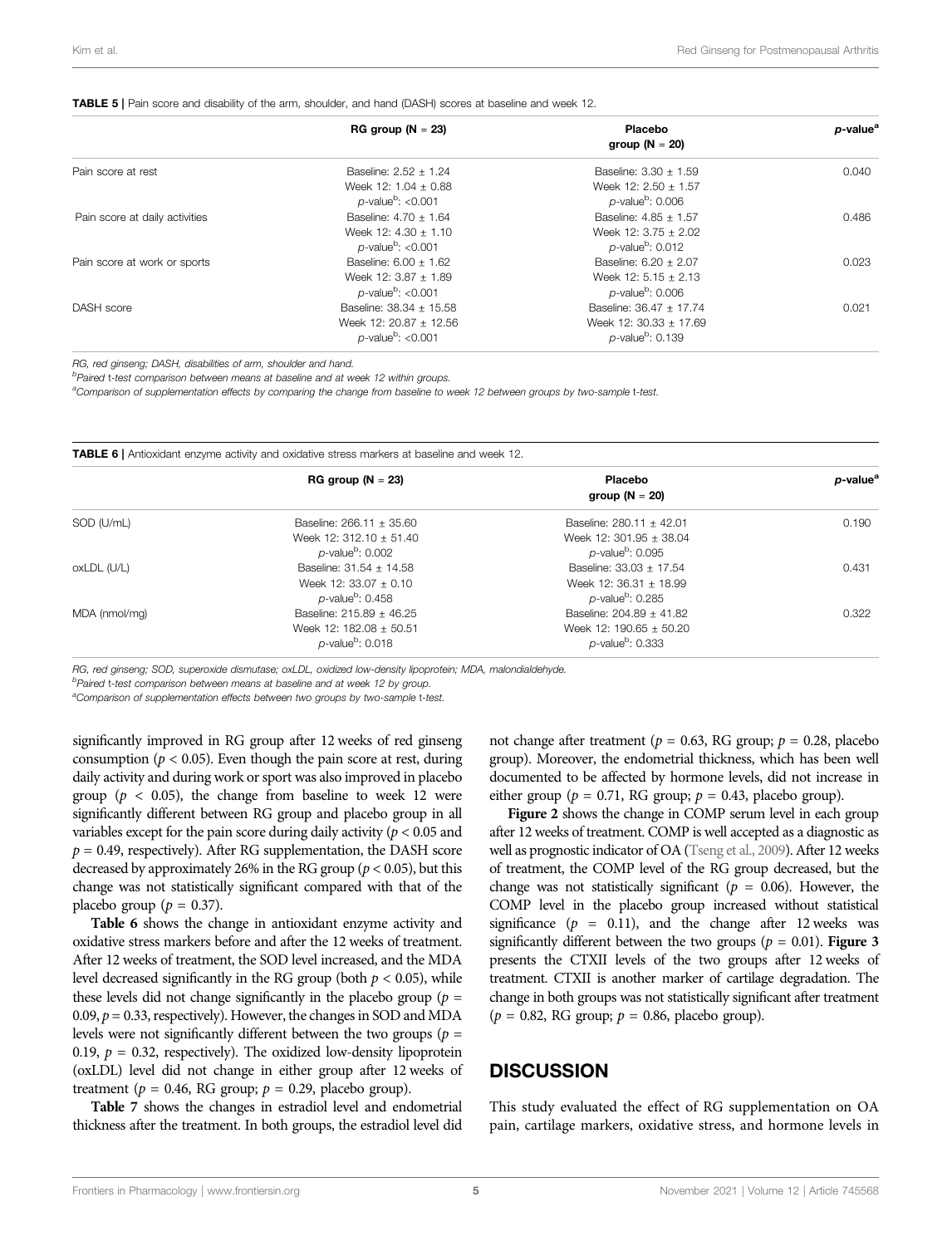<span id="page-5-0"></span>

|                            | $RG$ group $(N = 23)$           | <b>Placebo</b>                  | p-value <sup>a</sup> |
|----------------------------|---------------------------------|---------------------------------|----------------------|
|                            |                                 | group $(N = 20)$                |                      |
| Estradiol (pg/ml)          | Baseline: $11.17 \pm 5.62$      | Baseline: $11.16 \pm 5.50$      | 0.569                |
|                            | Week 12: $10.72 \pm 5.71$       | Week 12: $9.86 \pm 6.27$        |                      |
|                            | $p$ -value $b$ : 0.634          | $p$ -value <sup>b</sup> : 0.278 |                      |
| Endometrial thickness (mm) | Baseline: $0.30 \pm 0.09$       | Baseline: $0.28 \pm 0.09$       | 0.447                |
|                            | Week 12: $0.29 \pm 0.10$        | Week 12: $0.30 \pm 0.08$        |                      |
|                            | $p$ -value <sup>b</sup> : 0.709 | $p$ -value <sup>b</sup> : 0.430 |                      |

RG, red ginseng.

<sup>b</sup>Paired t-test comparison between means at baseline and at week 12 by group. <sup>a</sup>Comparison of supplementation effects between two groups by two-sample t-test.



<span id="page-5-1"></span>

<span id="page-5-2"></span>postmenopausal women. The 12-weeks RG treatment improved the pain score at rest, during daily activity and work or sport, and the DASH score in the RG group. The improvement in pain score at rest, during work or sport and DASH score was statistically

significant compared to that of the placebo group. Further, SOD levels increased, and MDA levels deceased significantly in the RG group after the treatment, indicating a reduction in oxidative stress. Lastly, the COMP level, one of the cartilage degradation markers, showed a decrease in the RG group after 12 weeks of treatment, although this was not statistically significant.

In 2002, the WHI reported the effects of combined conjugated equine estrogens (CEE) and medroxyprogesterone acetate in postmenopausal women in their first report about hormone replacement therapy (HRT), and their later report compared the effects of CEE monotherapy compared to placebo [\(Rossouw](#page-7-19) [et al., 2002;](#page-7-19) [Stefanick et al., 2006](#page-7-20)). After those reports showed an increased risk of breast cancer in women with HRT, the use of HRT decreased substantially worldwide [\(Maclennan et al., 2004\)](#page-7-21).

As a result, the search for new therapies to overcome menopausal symptoms increased. As a result, complementary and alternative medicine, and nonhormone pharmaceuticals such as soy-derived products, St. John's wort, and evening primrose oil gained more attention [\(Acog, 2001](#page-7-22)). However, none of these alternative medical treatments have been proven as being effective in treating vasomotor symptoms.

In East Asian countries, ginseng root has been widely used as an alternative medicine to improve general health. Ginsenoside is the major constituent of ginseng root and that in RG has been proven to have a wide range of biological and pharmacological activities [\(Kim](#page-7-9) [et al., 2000](#page-7-9)). In a previous study, Kim et al. evaluated the effects of RG on menopausal symptoms and cardiovascular risk factors in postmenopausal women. There was a significant improvement in the Kupperman index and Menopause Rating Scale in the RG group compared to those of the placebo group [\(Kim et al., 2012](#page-7-13)). However, RG did not improve vasomotor symptoms. In contrast to women in Western countries, postmenopausal women in Asian countries report more joint pain than vasomotor symptoms [\(Mccarthy,](#page-7-1) [1994](#page-7-1); [Hilditch et al., 1999](#page-7-2); [Haines et al., 2005](#page-7-3)). Therefore, we evaluated the effect of RG on symptoms of degenerative OA in postmenopausal Asian women.

Previous in vitro and animal studies have shown the protective activity of RG against cartilage degradation ([Kim et al., 2010;](#page-7-23) [Endale et al., 2014](#page-7-24); [Lee et al., 2014](#page-7-12); [Lee et al., 2015](#page-7-25)). Some ginsenoside-enriched fractions inhibit both matrix metalloproteinase-13 (MMP-13) expression in IL-1β-treated human chondrocytes and the release of glycosaminoglycans from rabbit cartilage culture. MMP-13 is known to play an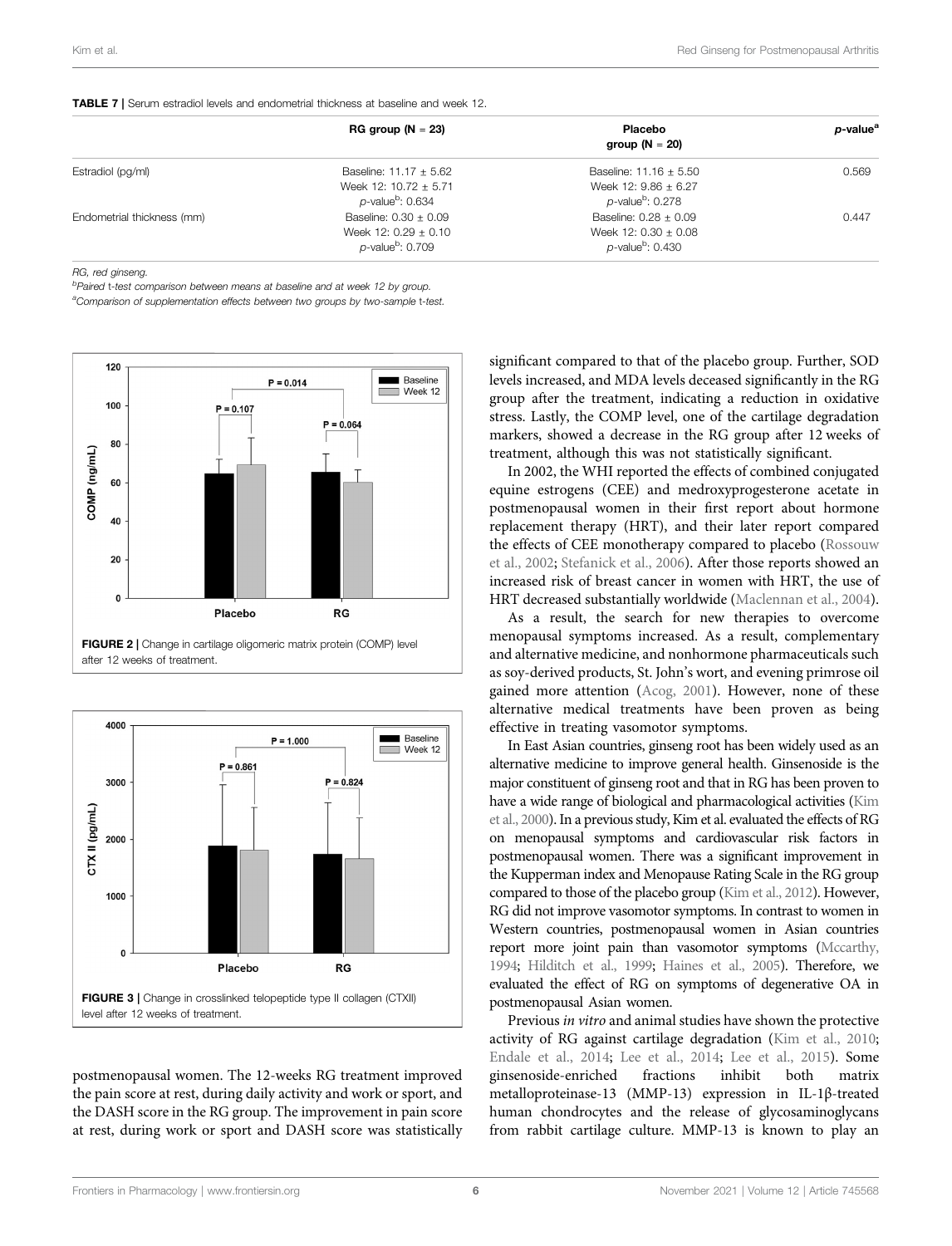important role in the pathogenesis of OA by degrading type II collagens [\(Lee et al., 2015\)](#page-7-25). In addition, red ginseng saponin extract has been shown to improve the severity of mouse collagen-induced arthritis [\(Kim et al., 2010\)](#page-7-23). Ginsenosides including Rc, Rd, Rf, Rg1, Rg3, and F4 have inhibitory effects on MMP-13 expression in human chondrocytes. Ginsenosides Rg3 and F4 are contained only in RG [\(Endale et al., 2014;](#page-7-24) [Lee](#page-7-12) [et al., 2014\)](#page-7-12). Based on these results, RG is believed to be effective in treating cartilage degradation-related disorders, but there has been no clinical study demonstrating this so far.

In this study, the pain score at various circumstances and DASH score improved with statistical significance in the RG group and the improvement in pain score at rest, during work or sport, and DASH score was significantly different compared to those of control group. Furthermore, the COMP level tended to decrease in the RG group after 12 weeks of treatment, and the change was statistically significant when compared to that in the placebo group, which showed an increase without significance. Serum COMP is one of the most consistent biomarkers associated with the diagnosis and prognosis of OA. Furthermore, serum COMP is influenced by various treatments and can be used as an indicator to evaluate the effectiveness of certain therapies in patients with OA [\(Tseng et al., 2009;](#page-7-18) [Hosnijeh et al., 2015\)](#page-7-26). Therefore, the COMP level results imply that RG can be a potential therapeutic option for OA in postmenopausal women.

A previous study reported that the activity of serum SOD was significantly increased after 12-weeks RG supplementation compared with the placebo group [\(Kim et al., 2012\)](#page-7-13). In the present study, serum SOD levels were also significantly increased after 12-weeks RG supplementation, but these changes were not statistically significant compared with the placebo group. The discrepancy in results can be explained by the smaller sample size and greater age of participants, who were approximately 10 years older in the current study. Women experience OA more often after menopause than before. Women over 50 years of age experience estrogen deficiency after menopause and this may result in a higher prevalence and greater severity of cartilage degeneration of the joints. Therefore, a study with younger postmenopausal women is required to document the effects of age.

The limitations of this study include the small sample size and the single national background of the participants. Further studies on larger, more diverse ethnic populations are needed to apply the results to the general population. In addition, the pharmacokinetics of RG are not fully understood, so the mechanism for OA symptom improvement remains unknown. The side effects of RG are not well-studied yet. Even though RG is commonly accepted as a health supplement in Korea for people of all ages, its side effects include nervousness, insomnia, dizziness, and vaginal bleeding. Therefore, further investigations are needed to assess the safety and efficacy of RG in postmenopausal women.

To our knowledge, this is the first RCT to investigate the effect of RG on joint pain and function in postmenopausal women with degenerative OA. We also attempted to investigate whether biochemical markers of cartilage degradation were affected by RG. Given that previous studies have shown favorable effects of RG on antioxidative

stress, RG may contribute to a decrease in pain and other degenerative OA symptoms as well as oxidative stress [\(Seo](#page-7-14) [et al., 2014\)](#page-7-14). In many OA patients, various anti-inflammatory analgesics are prescribed to relieve symptoms. However, gastrointestinal tract complications and bleeding are common side effects. Alternative medicines such as RG may present a brand-new, sustainable treatment option with fewer side effects for those suffering from degenerative OA.

# DATA AVAILABILITY STATEMENT

The original contributions presented in the study are included in the article/[Supplementary Material](#page-6-0), further inquiries can be directed to the corresponding authors.

# ETHICS STATEMENT

The studies involving human participants were reviewed and approved by the institutional review board of Severance Hospital. The patients/participants provided their written informed consent to participate in this study.

# AUTHOR CONTRIBUTIONS

HK curated the data, and wrote the original draft. SC investigated and collected the data. KS analysed the data, curated the data, reviewed and edited the draft. SS conceptualized this study, analysed the data, reviewed and edited the draft, and supervised this study. Y-RC conceptualized this study, reviewed and edited the draft, supervised this study, acquired the funding and administered this project. All authors have read and agreed to the published version of the article.

# FUNDING

This work was supported by a 2014 grant from the Korean Society of Ginseng funded by the Korea Ginseng Corporation.

# ACKNOWLEDGMENTS

We would like to thank members of the Department of Obstetrics and Gynecology, and Department of Orthopedic Surgery Yonsei University College of Medicine for their generous support of this research.

# <span id="page-6-0"></span>SUPPLEMENTARY MATERIAL

The Supplementary Material for this article can be found online at: [https://www.frontiersin.org/articles/10.3389/fphar.2021.745568/](https://www.frontiersin.org/articles/10.3389/fphar.2021.745568/full#supplementary-material) [full#supplementary-material](https://www.frontiersin.org/articles/10.3389/fphar.2021.745568/full#supplementary-material)